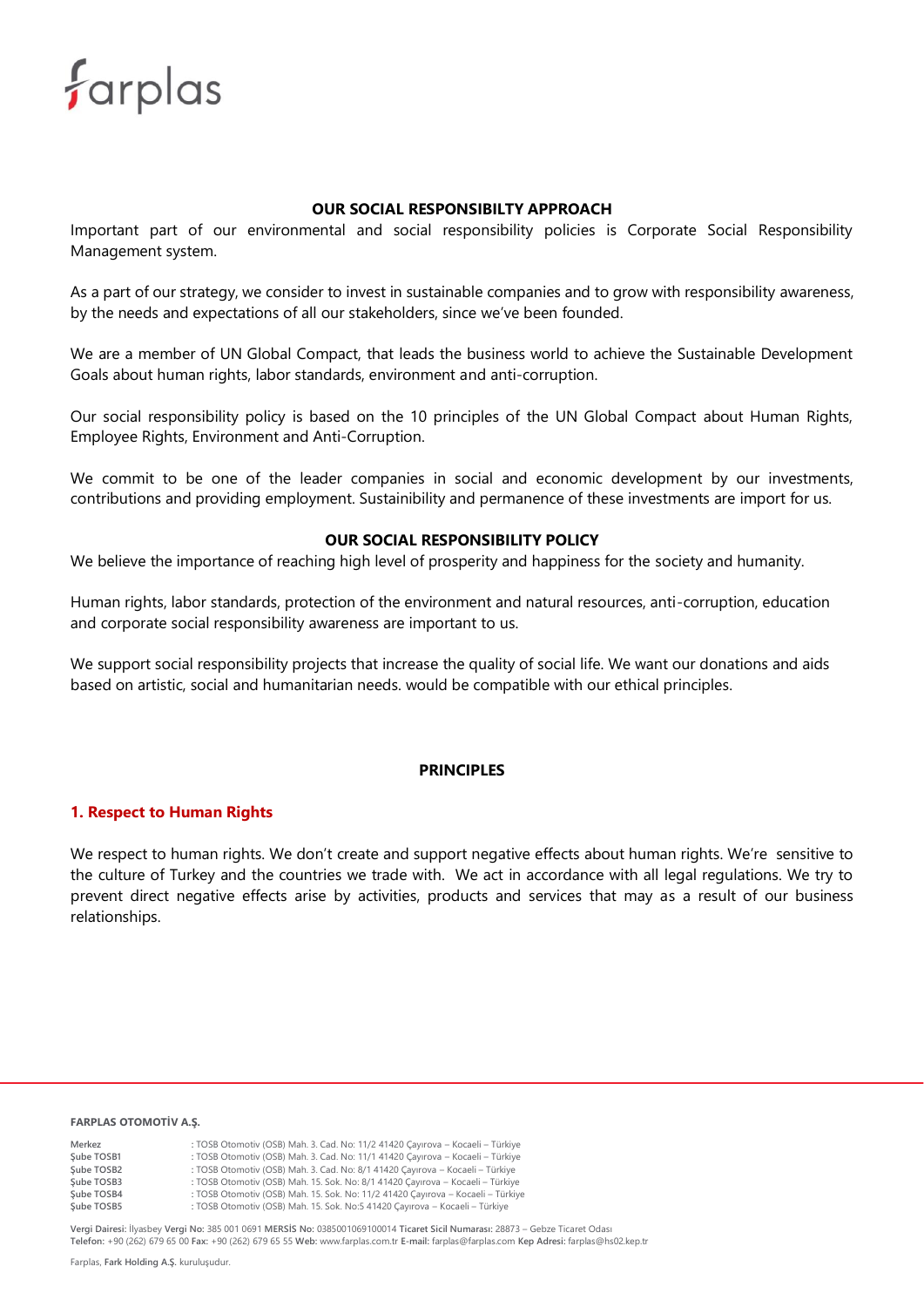# farplas

We believe in our human resources are the most important part of sustainable growth. We do not discriminate our employees basis on language, race, color, gender, political opinion, belief, religion, sect, age, physical disability or another reason. We approach employees honestly and fairly, and also commit and create a non-discriminatory, safe and healthy working environment.

#### **2. Human Rights Violation**

We do not engage in human rights violations that may be caused by any business, government or individual.

#### **3. Freedom of Association and The Effective Recognition of The Right to Collective Bargaining**

Our employees can negotiate freely with the executives about working conditions, and give opinions and suggestions directly by their representatives.

#### **4. Right to Work Freely**

We do not let forced or compulsory labor. Employees know that they have right to terminate the employment contract.

We comply with the legal obligations regarding wages, benefits, working hours, overtime and leave.

#### **5. Abolition of Child Labor**

"Child labor" is a form of exploitation that is a violation of human rights. We do not employ child labor in our facilities and do not have any employees under the age of 18.

### **6. Discrimination and Harassment**

We do not discriminate our employees and other stakeholders basis on their race, color, gender, religion, political opinion, national and social origin, age, disability and sexual orientation.

We try to provide a work environment where verbal / physical violence and harassment is not tolerated, and there are no threatening or disturbing conditions.

#### **7. Preventive Approach to Environmental Problems**

We aim to prevent environmental negative effects by precautionary approach. Our top priorities are ensuring the safety, protecting labour health and developing the work environment.

#### **8. Environmental Impact Management**

#### **FARPLAS OTOMOTİV A.Ş.**

| Merkez     | : TOSB Otomotiv (OSB) Mah. 3. Cad. No: 11/2 41420 Cayırova - Kocaeli - Türkiye  |
|------------|---------------------------------------------------------------------------------|
| Sube TOSB1 | : TOSB Otomotiv (OSB) Mah. 3. Cad. No: 11/1 41420 Çayırova - Kocaeli - Türkiye  |
| Sube TOSB2 | : TOSB Otomotiv (OSB) Mah. 3. Cad. No: 8/1 41420 Cayırova - Kocaeli - Türkiye   |
| Sube TOSB3 | : TOSB Otomotiv (OSB) Mah. 15. Sok. No: 8/1 41420 Cayırova - Kocaeli - Türkiye  |
| Sube TOSB4 | : TOSB Otomotiv (OSB) Mah. 15. Sok. No: 11/2 41420 Cayırova - Kocaeli - Türkiye |
| Sube TOSB5 | : TOSB Otomotiv (OSB) Mah. 15. Sok. No:5 41420 Çayırova - Kocaeli - Türkiye     |

**Vergi Dairesi:** İlyasbey **Vergi No:** 385 001 0691 **MERSİS No:** 0385001069100014 **Ticaret Sicil Numarası:** 28873 – Gebze Ticaret Odası **Telefon:** +90 (262) 679 65 00 **Fax:** +90 (262) 679 65 55 **Web:** www.farplas.com.tr **E-mail:** farplas@farplas.com **Kep Adresi:** farplas@hs02.kep.tr

Farplas, **Fark Holding A.Ş.** kuruluşudur.